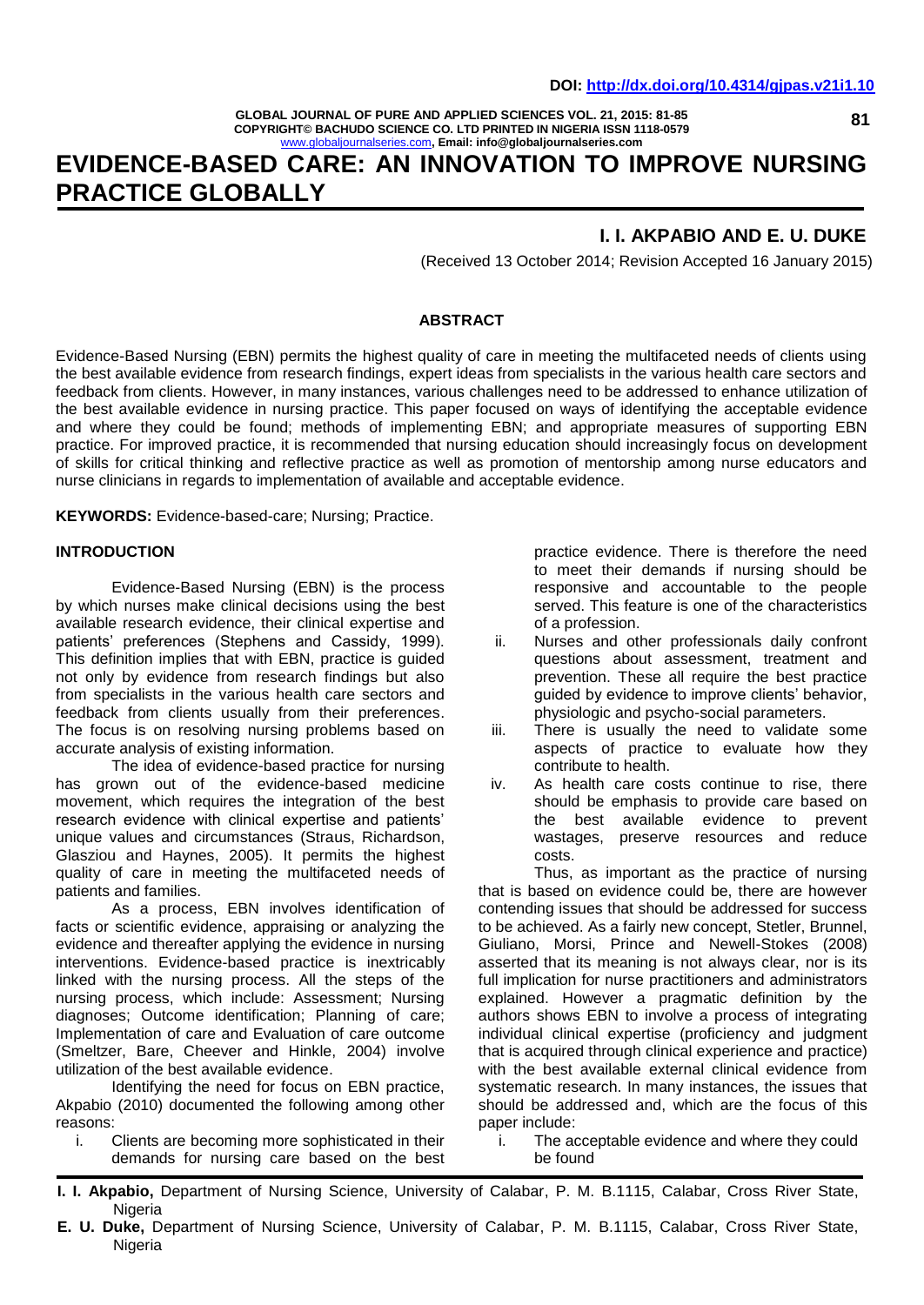- ii. How the evidence should be appraised and related to practice (Methods of implementing EBN)
- iii. How EBN should be supported

#### **1.2. Accessing the best (Acceptable) evidence to guide practice**

According to Goding and Edwards (2002), evidence-based practice has often been adopted within nursing, midwifery and health visiting without careful consideration of the nature of such evidence. Acceptable evidence involves access to information on what works, to allow professionals in conjunction with clients to select treatments that are most likely to be helpful and non-harmful before treatment is begun (Melnyk and Fineout-Overholt, 2005). Furthermore, as earlier indicated, available and acceptable evidence could involve research evidence, evidence from clinical expertise and clients' preferences, which have been appraised and adjudged to have potential benefits to health and wellbeing of consumers of health care or nursing services. From this later explanation, it could be obvious that many of the evidence that should have been categorized as acceptable could have been missed due to poor documentation of many aspects of nursing care.

#### **1.2.1. Research or empirically supported evidence**

Research or empirically supported practice refers to preferential use of physical, mental and social or behavioural health interventions for which systematic empirical research has provided evidence of statistically significant effectiveness as treatment or care for specific problems or health situations (Melnyk and Fineout-Overholt, 2005). In recent years, research has been proposed to be an integral part of nursing but in practice, this expectation is far from being achieved since there is still a wide gap between research findings and actual implementation of research findings.

According to John (2011), research is expected to provide valuable, objective and factual knowledge for rational decision-making and promotion of EBN practice. In assessing quality and strengths of evidence from empirical studies, Registered Nurses' Association of Ontario (2004) asserted that evidence could vary depending on how vigorous and comprehensive the process of research was. The categories identified included the following:

**Level 1:** Evidence obtained from controlled experimental studies

**Level 2:** Evidence obtained from Quasi-experimental studies

**Level 3:** Evidence obtained from comparative studies

In its usage, it could be stated that controlled experimental studies are more valuable in determining causes and effects relationship whenever the use of the method could be feasible and ethically acceptable.

#### **1.2.2. Evidence from clinical expertise and patients' preferences**

Nursing involves complex, intangible human behavior that demands interpretive holistic approach of obtaining perceptions rather than a reductionist approach (Goding and Edwards, 2002). Furthermore, nursing has a strong tradition of focusing on various ways of 'Knowing', to provide excellent care. Carper (1978) identified four fundamental patterns of 'Knowing' in nursing to include empirical, ethics, personal and aesthetic patterns.

Thereafter, Fawcett, Watson, Neumann, Walker and Fitzpatrick (2001) updated and applied Carper's theory to provide further statements on nurses' sources of knowledge. In their assertion, empirical knowing relates to factual descriptions, explanations and predictions as earlier indicated under research or empirically supported practice. Ethical knowledge refers to moral obligations, values and desired ends; personal knowing pertains to the genuine transpersonal relation between each nurse and each patient while aesthetic knowing shows the nurses' perception of what is significant in the patients' behavior and also addresses the artful performance of nursing skills and ways of being. The aforementioned sources of acquiring, processing, reflecting and evaluating nursing knowledge are important in gaining acceptable clinical expertise and evidence for nursing practice provided that the experiences are documented for instance in case reports or as expert opinions.

Continuous acquisition and promotion of ethical, personal and aesthetic knowledge for evidence-based practice involves the process of lifelong, self-directed learning in which caring for patients creates the need for clinically important information about diagnoses, prognoses, therapy and other clinical and health care issues; and in which practitioners convert acquired information needs into answerable questions. Secondly, there is need to track down with maximum efficiency the best evidence, with which to answer clinical questions whether from the clinical examination, the diagnostic laboratory or other relevant sources. Thirdly, clinical information acquisition should involve critically appraising the clinical evidence for validity (Closeness to the truth) and usefulness (Clinical applicability). Fourthly, the appraised clinical expert information could be applied in practice and lastly, the performances should be evaluated for effectiveness (Sackett, 1997).

Reporting further on the best evidence, Akpabio and Ebong (2010) argued that good evidence could be described as the body of information that has been evaluated or analyzed to fit best into the situation for which intervention is needed. In their assertion, the definition of 'good evidence' may be difficult to produce especially in the health sector with the need to resolve very complex problems. Nurses are committed to providing holistic care, treating and working with clients under diverse conditions. In many instances, the factors that need to be considered vary from one situation to another or are perceived differently by different individuals. The aforementioned factors indicate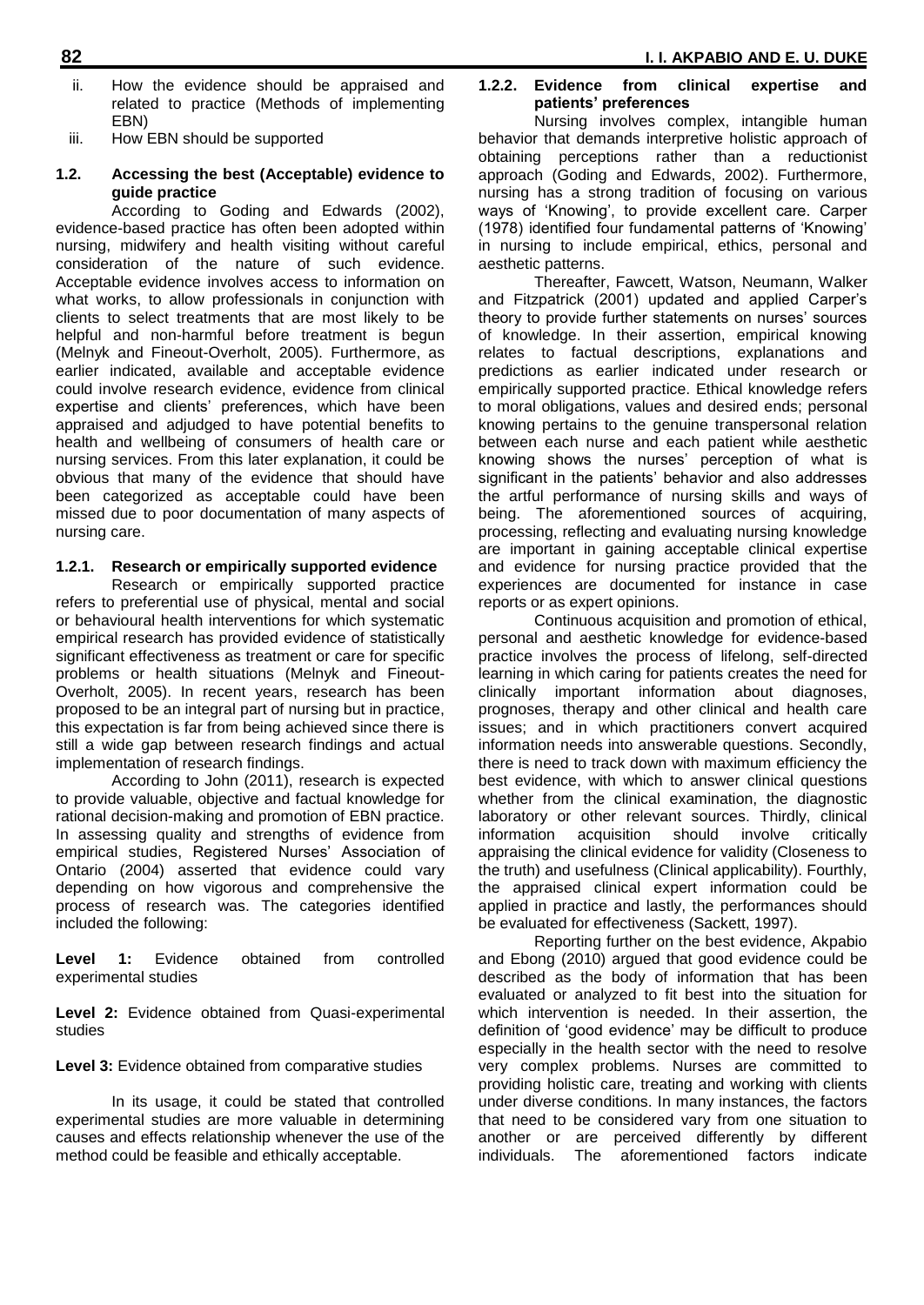therefore that the best evidence in one situation could be unacceptable at another of similar situation. The best evidence may therefore not simply be one piece of research finding but could involve information from various sources. Tracking down the best evidence for practical application in nursing practice and education therefore requires skills including critical thinking ability by nurses to be able to appraise the available evidence. This aspect is vital if EBN is to serve the purpose of improving practice.

#### **1.3. Implementation of EBN**

Utilization of evidence in nursing practice does not imply the application of any available information. According to Kitson, Harvey and McComack (1998), successful implementation of research in practice is a function of three core elements including the level and nature of the evidence, the context or environment into which the research is to be implemented and the method in which the process is facilitated. Explaining further on evidence-based practice implementation, Polit and Beck (2005) identified three broad criteria that are important prior to research result utilization. These include clinical relevance of the research findings corresponding to the level and nature of the evidence as earlier indicated by Kitson, Harvey and McComack (1998) scientific merit and implementation potential.

**1.3.1. Clinical relevance** involves the significance or benefits, which the study findings will bring to resolving nursing problems. In Tanner's (1987) assertion, five questions could be used in evaluating the clinical relevance of a research. These are:

- i. Potential to solve current problems experienced in practice
- ii. Ability to contribute to clinical decision-making
- iii. Results obtained through appropriate statistical assessment
- iv. Ability of nurse practitioners to exercise control over the implementation of the interventions
- v. Ability to use the measures in the study in clinical practice

It is envisaged that if the responses to the five questions are negative, there is little or no prospect of clinical relevance with regards to the research findings.

**1.3.2. Scientific merit:** Apart from identifying that the research findings and conclusions are accurate, believable and appropriate for generalization, scientific merit of a research work also involves the issue of replicating the study in a new setting with a new sample of study participants with the likelihood of obtaining similar evidence (Kerlinger, 1986) In the author's estimation, at least one and ideally more of the studies should have been conducted in a clinical setting with real clients.

**1.3.3 Implementation potential:** Although research findings could have clinical relevance and scientific merits, implementation potentials could be lacking. Several factors are involved in regards to implementation potentials, which could be grouped under three domains: Transferability; Feasibility and Cost/Benefit ratio (Tanner, 1987) taking into

consideration the context or environment into which the research is to be implemented.

Relating evidence to practice should involve systematic and organized steps of implementation. Stephens and Cassidy (1999) documented four steps, which are similar to those conceptualized by Rosenberg and Donald (1996). These include:

- i. Clear identification of nursing problems based on accurate analysis of current nursing knowledge and practice.
- ii. Systematic search and collection of relevant literature appropriate to resolve the problem
- iii. Evaluating or appraising available evidence using established criteria regarding scientific merit and implementation potential.
- iv. Selecting interventions based on the most valid evidence.

Furthermore, if nursing practice should derive its impetus from a sound body of knowledge or evidence, findings of studies documented in literature should be critically appraised. One way of doing this is critique of research reports. Berman, Snyder, Kozier and Erb (2008) asserted that a research critique involves intensive scrutiny of a study including its strengths and weaknesses, statistical and clinical significance and the possibility of generalizing the results to a target population. A research critique according to Akpabio (2010) enhances the ability of the nurse to evaluate the scientific merit of the study and decide how the results may be useful in practice.

Measures of appraising research results documented in literature include substantive and theoretical dimensions, methodological dimensions, ethical dimensions, interpretive dimensions and presentation or stylistic dimensions (Polit and Beck, 2005). Following the appraisal, irrelevant details should be excluded while important details should receive appropriate focus to reflect the scientific requirement for evidence-based practice.

#### **1.5. Measures of enhancing evidence-based nursing practice**

- i. Nursing education should increasingly focus on development of skills for critical thinking and reflective practice. The elements of reflective<br>decision-makers include adaptations and decision-makers include adaptations and innovations, holistic perspective in care giving, social responsiveness, and accountability for services provided, self evaluation and focus on professional growth. Reflective decision-makers contemplate possible long-term consequences of professional actions, judge the appropriateness of the actions and the effects of the actions on clients' recovery and satisfaction with care as well as maintaining informed perspectives concerning all aspects of teaching and practice
- ii. The nursing process should form the focus of nursing practice in all practical situations. The use of nursing process could stimulate nurse practitioners to look for ways of providing care using the best available evidence.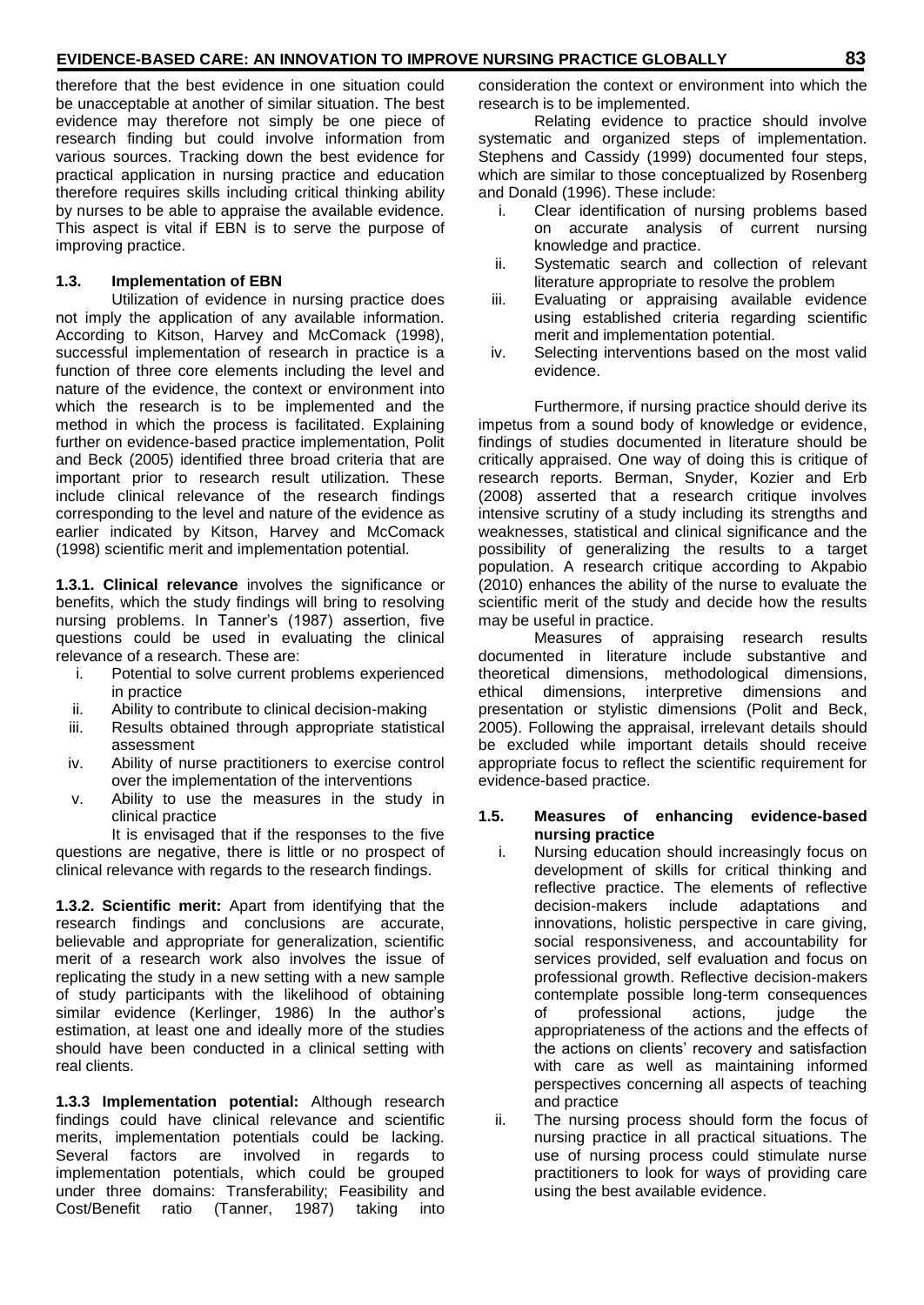- iii. There is need to formulate supporting policies to promote EBN practice by government at all levels including Federal, State and Local.
- iv. Nurse researchers should be encouraged to work in close collaboration with nurse clinicians in the practice areas where they could guide and influence decision-making and policy formulation as they relate to implementation of evidence-based practice. In that way, they could easily act as mentors to new and not well experienced researchers in the practice arenas, thus assisting them to develop better research skills. Furthermore, this initiative could bridge the gap between nurse practitioners in the practice arena and nurse educators in institutions of higher learning, thus promoting research in the relevant clinical areas and ability to translate research findings into practice.
- v. There is need to create units in each health institution to develop guidelines for implementation of evidence-based practice. Such groups could carefully access and appraise research reports and thereafter formulate guidelines for practice.
- vi. Collaboration with all stakeholders for health services research could promote awareness and avenues for implementation of research findings. For this reason, there is need for improvement in team work among the various care givers.
- vii. Research reports should be widely circulated to all stakeholders including patients/clients. This could improve their attitudes and willingness to support implementation of new evidence.

#### **CONCLUSION**

Incorporating evidence into an organization's policies and procedures could raise several issues. Numerous small studies have been published in nursing literature but evaluating studies for scientific merit could be an intimidating task. In some cases, published guidelines could help reflect national standards and minimize the task. Furthermore, although policies could be changed to reflect current guidelines developed for implementation of the evidence, another critical issue could be the actual change in nursing practice to reflect the evidence.

To bridge the gaps between scientific evidence and patients' care, there is need for an in-depth understanding of the barriers and incentives to achieving changes in practice. Various theories and models for change point to a multitude of factors that may affect the successful implementation of evidence. When planning complex changes in practice, potential barriers at the various levels need to be addressed. Planning needs to take into account the nature of innovation, characteristics of the professionals and patients or clients involved; the social, organizational, economic and political context into which the changes are to be affected.

## **REFERENCES**

- Akpabio, I. I and Ebong, F. S., 2010. Research methodology and statistics in health and behavioural sciences, Calabar: Eclait Biz
- Berman, A., Snyder, S. J., Kozier, B and Erb, G., 2008. Fundamentals of nursing: Concepts, process and practice, (8 ed.), New Jersey: Pearson, Prentice Hall.
- Carper, B., 1978. Fundamental patterns of knowing: knowledge development for a practice discipline, and the contract of the contract of the contract of the contract of the contract of the contract of the contract of the contract of the contract of the contract of the contract of the contract of the contract o [www.nottingham.ac.uk/nursing/students/gnc/mo](http://www.nottingham.ac.uk/nursing/students/gnc/mo) dels/Nur....
- Centre for Disease Control and Prevention., 2001. Building capacity, technology transfer efforts and sustainability for HIV/AIDS' prevention, National Centre for HIV, STD and TB Prevention Programme Briefing.

Fawcett, J., Watson, J., Neuman, B., Walker, P. H and Fitzpatrick, J. J., 2001. On nursing Scholarship, Journal of Nursing Scholarship, 33, (2): 115 -119.

- Goding, L and Edwards, K., 2002. Evidence-based practice, Nurse Researcher, 9, (4): 45-57.
- Grol, R and Wensing, M., 2004. Barriers to evidencebased practice, The Medical Journal of Australia, 180, (6 suppl.): 557-60.
- John, M. E., 2001. Improving access and quality of nursing care in Nigeria through research and collaboration, Keynote address presented at the annual conference of Nigerian Association of University Nursing Programmes (NAUNP) at the School of Nursing, Babcock University, Illishan-Remo, Ogun State, Nigeria
- Kerlinger, F., 1986. Foundations of behavioural research  $(3<sup>rd</sup>$  ed.), New York: Holt Rinehart and Winston.
- Kitson, A., Harvey, G and McComack, B., 1998. Enabling the implementation of evidence-based practice: A conceptual framework, Quality Health Care, 7: 149 -158.
- Melnyk, B. M and Fineout-Overholt, E., 2005. Evidencebased practice in Nursing and Healthcare: A guide to the best practice, Philadelphia, P. A.: Lippincott, Williams & Wilkins.
- Metherly, I and Titler, M. G., 2005. Implementing evidence-based practice: Evidence-based nursing practice, Medscape Today, Society for Urologic Nurses and Associates, At[:www.medscape.com/viewarticles/514532-2.](http://www.medscape.com/viewarticles/514532-2)